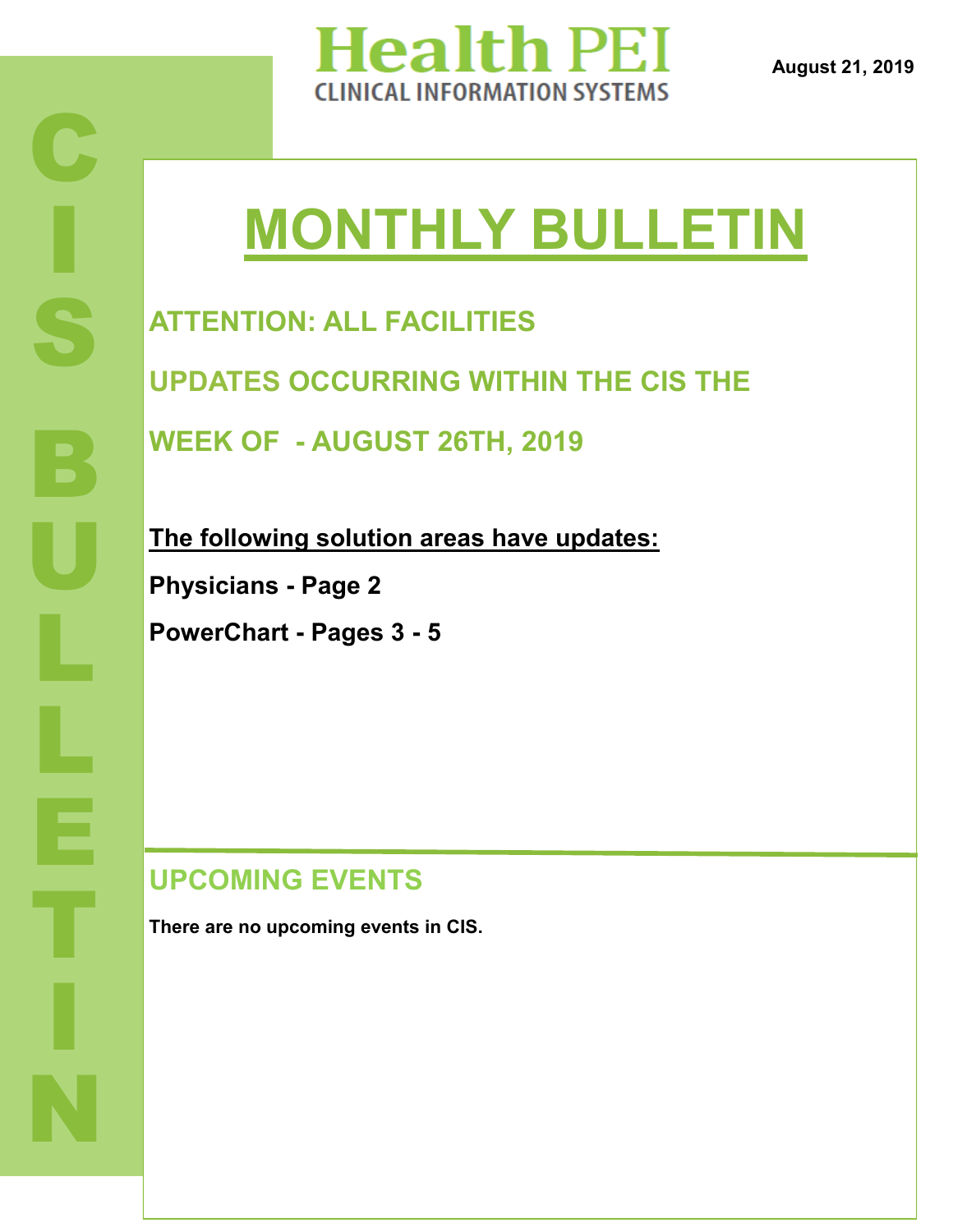# **Health PEI CLINICAL INFORMATION SYSTEMS**

## **Physician Updates:**

**Update to ordering Dilantin Levels: Results Review -** There will now be an Albumin Level associated to a Dilantin level result.

| ٠<br>π                                 |               | <b>Results Review</b> |                                    |          |                   |                           |         |              |    |
|----------------------------------------|---------------|-----------------------|------------------------------------|----------|-------------------|---------------------------|---------|--------------|----|
| $\bullet$<br>鹰                         |               |                       |                                    |          |                   |                           |         |              |    |
| <b>Recent Results</b>                  | <b>Vitals</b> | Lab                   | Diagnostic Imaging                 | Warfarin | Respiratory/COPD  | <b>PACU Documentation</b> |         | <b>Rehab</b> | Di |
| Flowsheet:                             | Quick View    |                       | ▼<br>$\mathbf{m}$                  | Level:   | Quick View        | ▼                         | O Table | ◯ Group      |    |
|                                        |               |                       |                                    |          |                   |                           |         |              |    |
| $\leftarrow$                           |               |                       |                                    |          |                   |                           |         |              |    |
| Navigator                              |               | ⊠                     |                                    |          |                   |                           |         |              |    |
| Chemistry<br>$\sqrt{2}$                |               |                       | Show more results                  |          |                   |                           |         |              |    |
| <b>Therapeutic Drug Monitorir</b><br>☑ |               | <b>Quick View</b>     |                                    |          | 2019-Aug-20 09:32 |                           |         |              |    |
|                                        |               |                       | Chemistry                          |          |                   |                           |         |              |    |
|                                        |               |                       | Albumin Level                      |          | 40 g/L            |                           |         |              |    |
|                                        |               |                       | <b>Therapeutic Drug Monitoring</b> |          |                   |                           |         |              |    |
|                                        |               |                       | Phenytoin Dose Date                |          | 2019-Aug-19       |                           |         |              |    |
|                                        |               |                       | Phenytoin Dose Time                |          | 0800              |                           |         |              |    |
|                                        |               |                       | Phenytoin Level Total              |          | H 85.0 umol/L     |                           |         |              |    |

Phenytoin and Albumin will now be ordered together to facilitate calculation of corrected Phenytoin levels. This will allow optimized adjustment of medication dosing for epilepsy patients taking Phenytoin.

Resource for calculating the corrected phenytoin levels:

**[https://www.mdcalc.com/phenytoin](https://www.mdcalc.com/phenytoin-dilantin-correction-albumin-renal-failure)-dilantin-correction-albumin-renal-failure**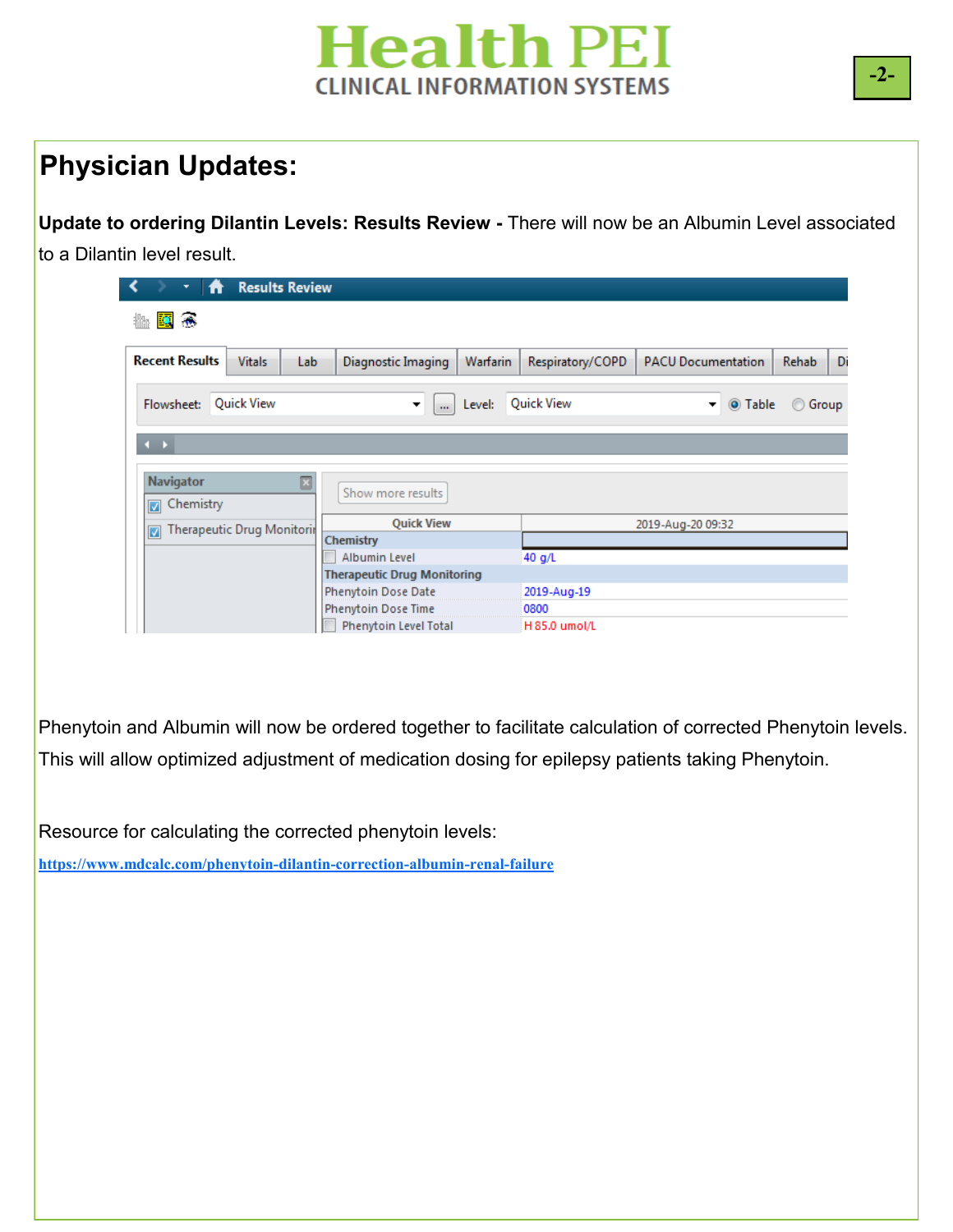# **Health PEI CLINICAL INFORMATION SYSTEMS**

### **PowerChart Updates:**

**QEH ONLY - New Powerform: Referrals to Restorative Care Unit -** Located in the Ad Hoc Charting > Admission/Transfer/Discharge & **New Order: Referral to Restorative Care** 

| <b>Restorative Care Application Guidelines/Admission Criteria</b> |                                                                                                                                                                                                         |  |  |  |  |
|-------------------------------------------------------------------|---------------------------------------------------------------------------------------------------------------------------------------------------------------------------------------------------------|--|--|--|--|
|                                                                   | A clear diagnosis and co-morbidities have been established. The medical diagnosis and course of<br>treatment for primary and secondary diagnoses are established                                        |  |  |  |  |
|                                                                   | The patient is hemodynamically stable. Abnormal laboratory values have been acknowledged and<br>addressed. Target values and laboratory follow up plans are clearly communicated.                       |  |  |  |  |
|                                                                   | The patient's course of treatment is not anticipated to require laboratory diagnostic studies more than<br>once a day or frequent transfers to other facilities for procedures                          |  |  |  |  |
| Definition of<br>Medical<br><b>Stability</b>                      | Medical conditions are stable and can be managed within the scope of an RN/LPN and do not require<br>daily reassessments by a physician or nurse practitioner (NP rounds are once per week. NPs have 24 |  |  |  |  |

**Update to Folder in the Documents Tab:** Psychology Consult Notes and Progress Notes will now post

under the Psychology Documentation folder (if documents tab sorted by TYPE)

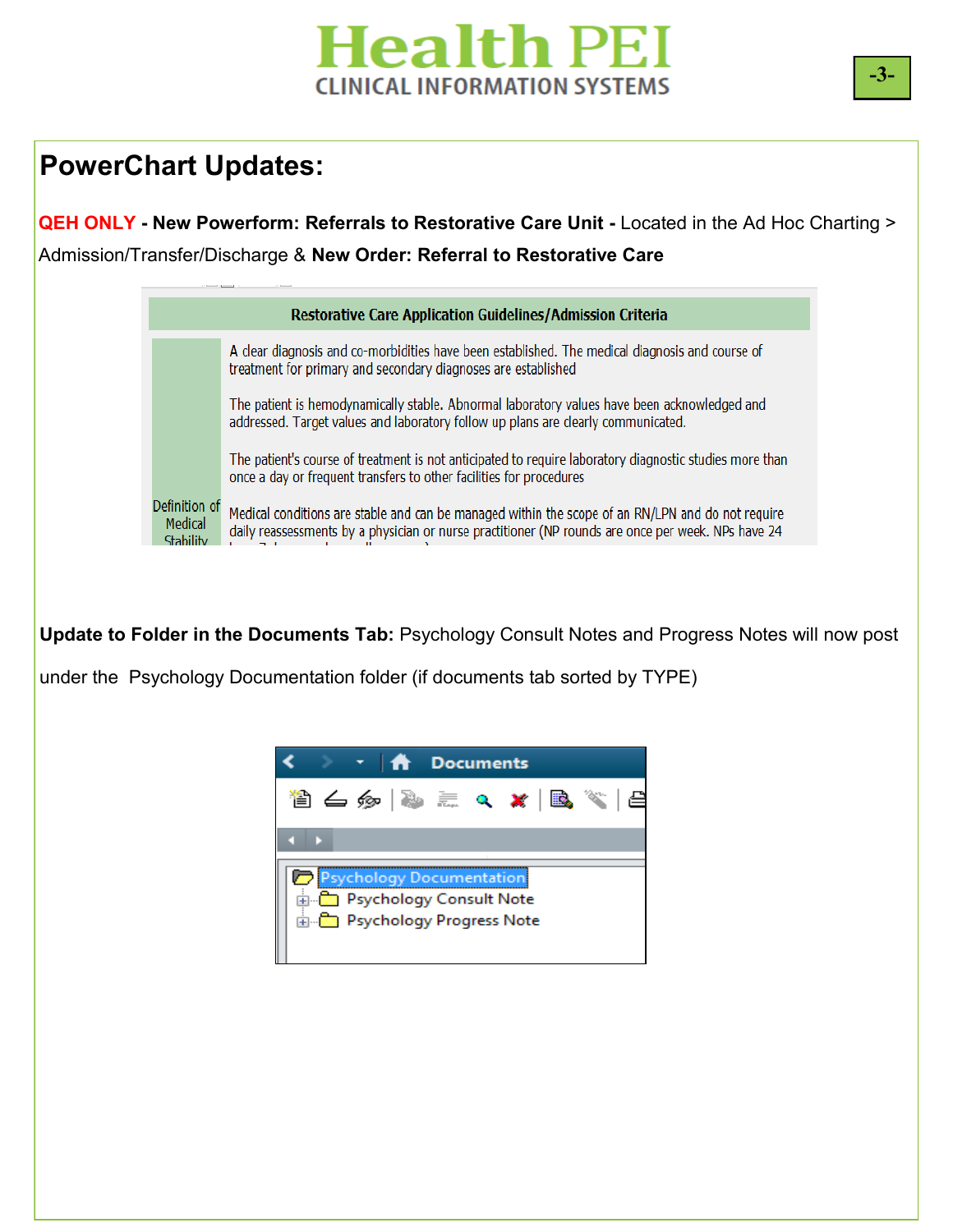# **Health PEI CLINICAL INFORMATION SYSTEMS**

#### **PowerChart Updates: (Continued)**

**Updates to iVIEW (New Category):** PICC Assessment added to iView and will display on the

Assessments tab.

|                                      |    | 2019-Aug-09 2019-Aug-08 |
|--------------------------------------|----|-------------------------|
|                                      |    | 14:59<br>09:50          |
| ⊿ PICC Care                          | ۳. |                         |
| ⊿ Cephalic vein Right                |    |                         |
| <b>PICC Solution</b>                 |    | Normal sali             |
| <b>PICC Rate</b>                     |    | 34                      |
| <b>PICC Time Started</b>             |    | 15:00                   |
| PICC IV Activity                     |    | Assessing,              |
| PICC IV External Catheter Length     | cm | в                       |
| <b>PICC IV Site Condition</b>        |    | No complic              |
| <b>PICC IV Drainage Description</b>  |    | Clear, Puru             |
| <b>PICC IV Site Care</b>             |    | Warm com                |
| PICC IV Dressing/Activity            |    | Removed                 |
| <b>PICC Infiltration Score</b>       |    |                         |
| <b>PICC Phlebitis Score</b>          |    |                         |
| PICC Upper Arm Circumference         | cm | 78                      |
| PICC Patient Response to IV Activity |    | amazing                 |

| <b>Navigator</b>             | <b>Clinical Info</b>                 |       | 2019-Aug-08 2019-Aug-08 2 |  |
|------------------------------|--------------------------------------|-------|---------------------------|--|
| <b>Downtime Notification</b> |                                      | 15:02 | 14:59                     |  |
|                              | PICC Care (Cephalic vein Right)      |       |                           |  |
| <b>Barthel Assessment</b>    | <b>PICC Solution</b>                 |       | Normal saline             |  |
| <b>PICC Care</b>             | PICC Rate                            |       | 34                        |  |
|                              | <b>PICC Time Started</b>             |       | 15:00                     |  |
| Peripheral IV                | <b>PICC IV Activity</b>              |       | Assessing, Flu            |  |
|                              | PICC IV External Catheter Length     |       | в                         |  |
|                              | PICC IV Site Condition               |       | No complicati             |  |
|                              | PICC IV Drainage Description         |       | Clear, Puruler            |  |
|                              | PICC IV Site Care                    |       | Warm compre               |  |
|                              | PICC IV Dressing/Activity            |       | Removed                   |  |
|                              | <b>PICC Infiltration Score</b>       |       |                           |  |
|                              | <b>PICC Phlebitis Score</b>          |       | Ω                         |  |
|                              | PICC Upper Arm Circumference         |       | 78 cm                     |  |
|                              | PICC Patient Response to IV Activity |       | amazing                   |  |